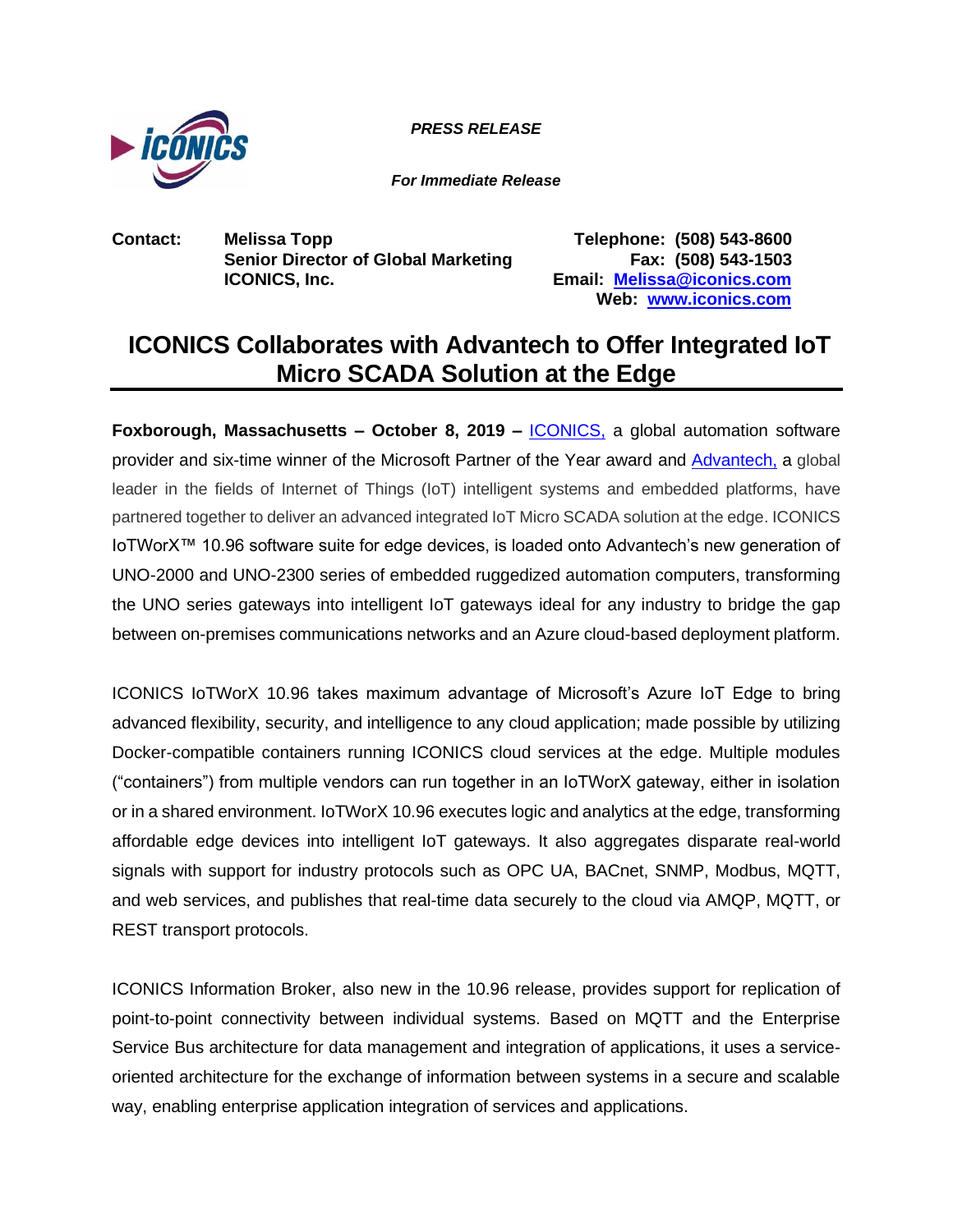Additionally, the IoTWorX gateway supports an internal RESTful interface to its real-time data, providing all gateway-hosted containers with direct access to the data collected by the gateway. Users can view this data securely at the edge, on-premises, or from any smart device.

Real-time edge analytics is possible using built-in fault rules and workflow technology to detect and buffer faults, then merging this information with ICONICS Facility Analyti $X^{\circledast}$  in the cloud. IoTWorX 10.96 also supports simple, easy-to-use device provisioning. Based on Microsoft's Device Provisioning Service and utilizing Trusted Platform Module (TPM) standard, minimal user interaction is needed, making it possible to provision thousands of devices in a secure and scalable manner across the enterprise. OEM custom containers can also be easily integrated into the IoTWorX 10.96 software platform.

"The latest version of ICONICS IoTWorX provides users access to the multiple benefits of cloud integration," said Russ Agrusa, CEO of ICONICS. "This includes intensive fault analytics, advanced visualization, support for additional operating systems, and other capabilities provided through the power of Microsoft Azure and other cloud platforms."

IoTWorX 10.96, combined with Advantech's embedded and industrial computing products, provides an end-to-end affordable IoT solution for any industrial or building automation application without sacrificing the hardened security and scalability often required by companies implementing IoT solutions. IoTWorX 10.96 supports both Windows and Linux OSs, providing flexibility in selecting the right Advantech hardware platform to be utilized as an edge device that will best fit a customer's IoT use case.

The following operating systems are currently being tested with IoTWorX 10.96:

- Windows 10 IoT Enterprise
- Raspbian Stretch (ARM32)
- Ubuntu 18.04, 16.04 (AMD64)
- 
- Ubuntu Server 18.04, 16.04 (AMD64)

To learn more about the IoTWorX software suite, visit ICONICS online at [iconics.com/IOT.](https://iconics.com/IOT)

## [www.iconics.com](file:///C:/Users/timd.NT1/Desktop/AHR%20Press/www.iconics.com)

## **About Advantech**

Advantech's corporate vision is to enable an intelligent planet. The company is a global leader in the fields of IoT intelligent systems and embedded platforms. To embrace the trends of IoT, big data, and artificial intelligence, Advantech promotes IoT hardware and software solutions with the Edge Intelligence WISE-PaaS core to assist business partners and clients in connecting their industrial chains. Advantech is also working with business partners to co-create business ecosystems that accelerate the goal of industrial intelligence. [\(www.advantech.com\)](http://www.advantech.com/)